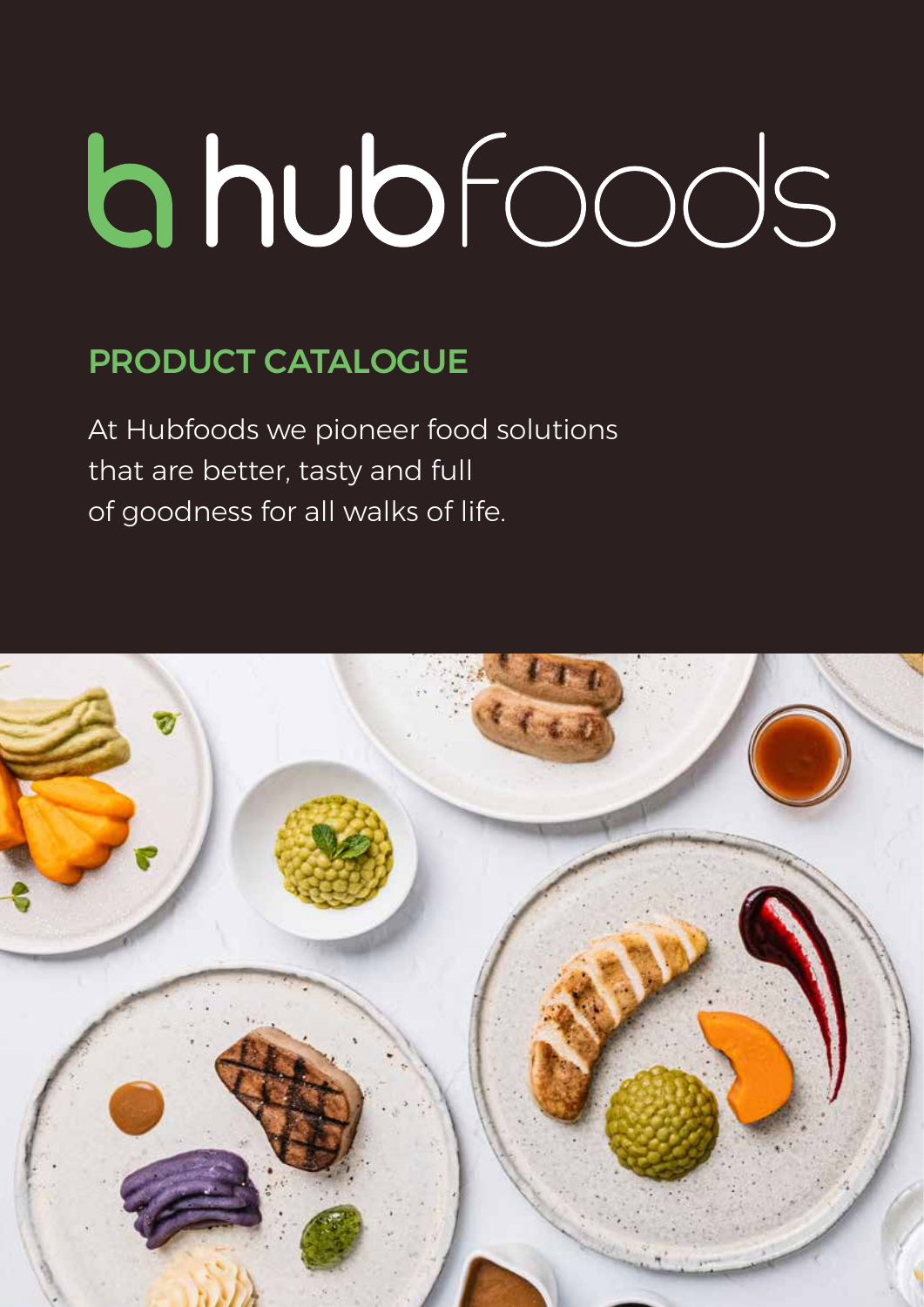#### range

# **bhub**foods

|                       | <b>Product Code</b>   | 6978 |
|-----------------------|-----------------------|------|
|                       | <b>Units per Pack</b> | 8    |
| <b>Beef Steak</b>     | Packs per Carton      | 5    |
|                       | <b>Product Code</b>   | 7350 |
| OZ                    | <b>Units per Pack</b> | 8    |
| <b>Chicken Fillet</b> | Packs per Carton      | 5    |
| $( )  \leq$           | <b>Product Code</b>   | 6971 |
|                       | <b>Units per Pack</b> | 8    |
| <b>Fish Fillet</b>    | Packs per Carton      | 5    |
| ( )4                  | <b>Product Code</b>   | 6976 |
|                       | <b>Units per Pack</b> | 8    |
| <b>Lamb Steak</b>     | Packs per Carton      | 5    |
|                       | <b>Product Code</b>   | 6980 |
|                       | Units per Pack        | 8    |
| <b>Pork Steak</b>     | Packs per Carton      | 5    |
|                       | <b>Product Code</b>   | 6977 |
|                       | <b>Units per Pack</b> | 8    |
| <b>Pork Sausage</b>   | Packs per Carton      | 5    |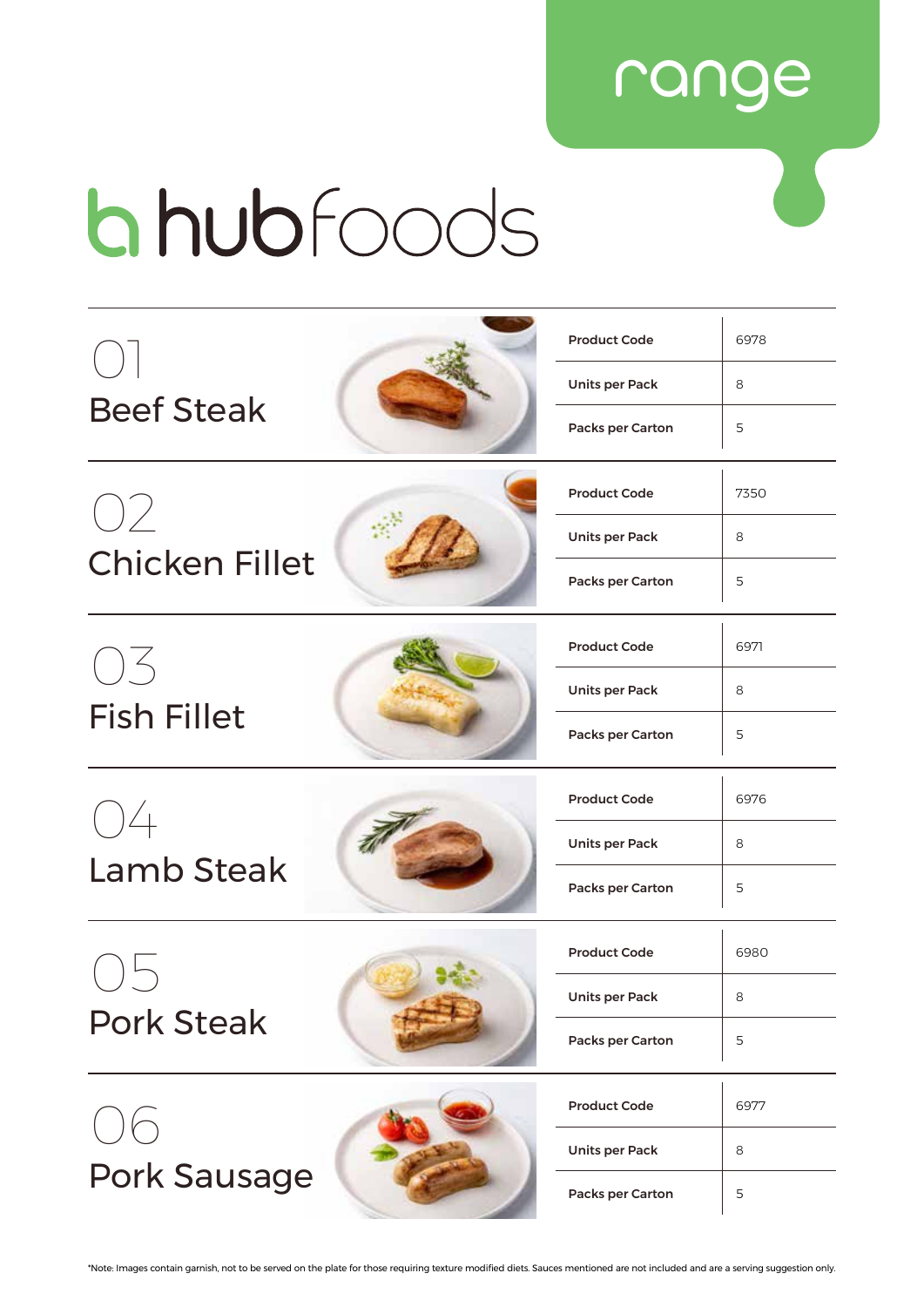|                      |                     | <b>Product Code</b>   | 7589              |
|----------------------|---------------------|-----------------------|-------------------|
| $\bigcup \bigg)$     |                     | <b>Units per Pack</b> | $12 \overline{ }$ |
| <b>Prawns</b>        |                     | Packs per Carton      | 10                |
|                      |                     | <b>Product Code</b>   | 7055              |
|                      |                     | <b>Units per Pack</b> | 8                 |
| <b>Turkey Fillet</b> |                     | Packs per Carton      | 5                 |
|                      | <b>Product Code</b> | 7384                  |                   |
|                      |                     | <b>Units per Pack</b> | 12                |
| <b>Beetroot</b>      |                     | Packs per Carton      | 5                 |
|                      |                     | <b>Product Code</b>   | 6951              |
| <b>Broccoli</b>      |                     | <b>Units per Pack</b> | 12                |
|                      |                     | Packs per Carton      | 5                 |
|                      |                     | <b>Product Code</b>   | 6952              |
| Carrot               |                     | <b>Units per Pack</b> | 12                |
|                      |                     | Packs per Carton      | 5                 |
|                      |                     | <b>Product Code</b>   | 6961              |
| 72                   |                     | <b>Units per Pack</b> | 12                |
| Cauliflower          |                     | Packs per Carton      | 5                 |
| 73                   |                     | <b>Product Code</b>   | 6970              |
|                      |                     | <b>Units per Pack</b> | 12                |
| <b>Green Beans</b>   |                     | Packs per Carton      | 5                 |
| <b>bhub</b> foods    |                     |                       |                   |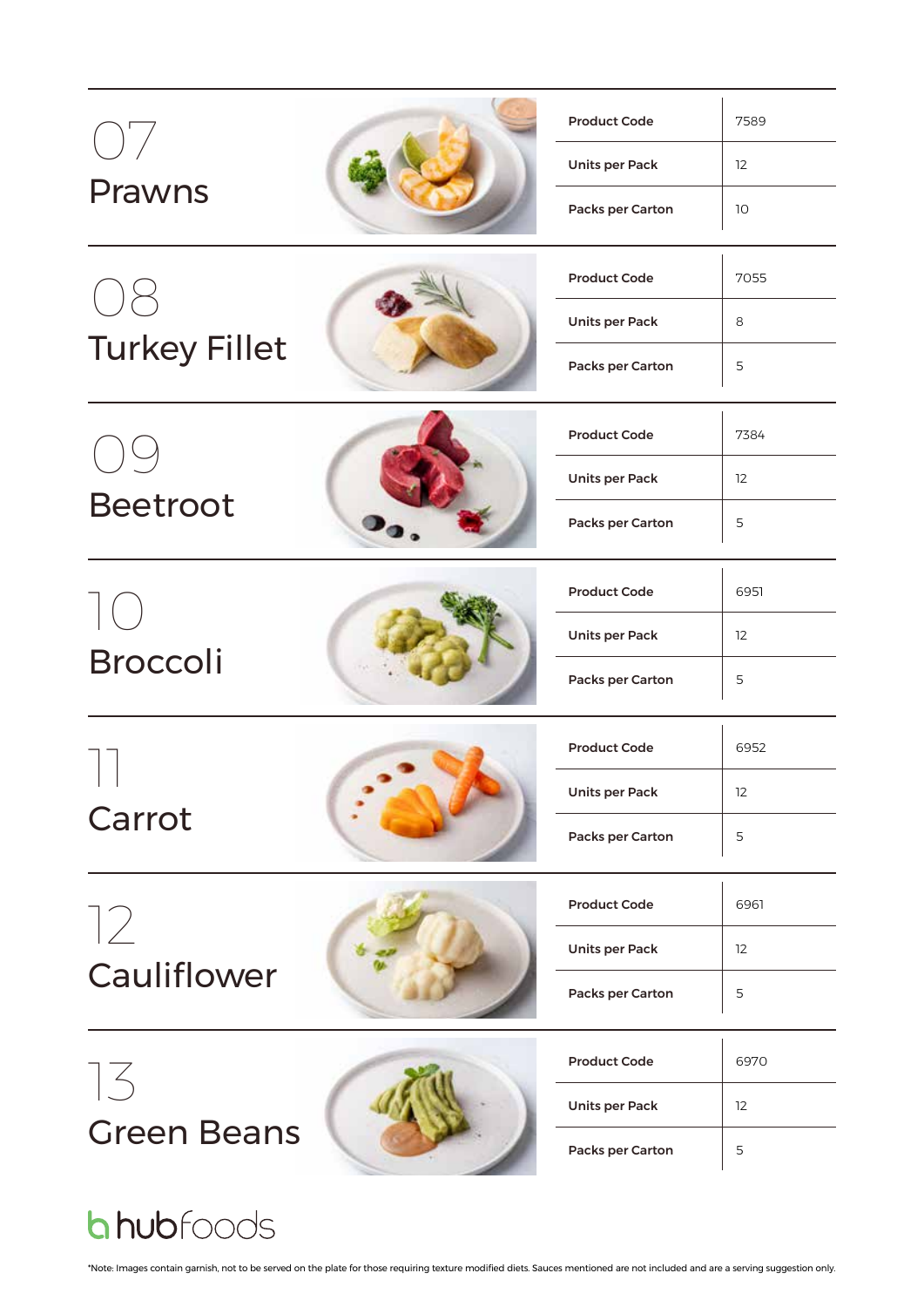|                         | <b>Product Code</b>   | 6969 |
|-------------------------|-----------------------|------|
| $\frac{1}{4}$           | <b>Units per Pack</b> | 12   |
| Peas                    | Packs per Carton      | 5    |
| 15                      | <b>Product Code</b>   | 6960 |
|                         | <b>Units per Pack</b> | 12   |
| Pumpkin                 | Packs per Carton      | 5    |
| 16                      | <b>Product Code</b>   | 6975 |
|                         | <b>Units per Pack</b> | 12   |
| <b>Red Cabbage</b>      | Packs per Carton      | 5    |
|                         | <b>Product Code</b>   | 6968 |
|                         | <b>Units per Pack</b> | 12   |
| <b>Sweet Potato</b>     | Packs per Carton      | 5    |
|                         | <b>Product Code</b>   | 7762 |
| <b>lango</b>            | <b>Units per Pack</b> | 6    |
| Panna Cotta             | Packs per Carton      | 5    |
|                         |                       |      |
|                         | <b>Product Code</b>   | 6996 |
|                         | <b>Units per Pack</b> | 12   |
| Lamington Swirl         | Packs per Carton      | 3    |
|                         | <b>Product Code</b>   | 7745 |
|                         | Units per Pack        | 6    |
| <b>Jelly Cheesecake</b> | Packs per Carton      | 5    |